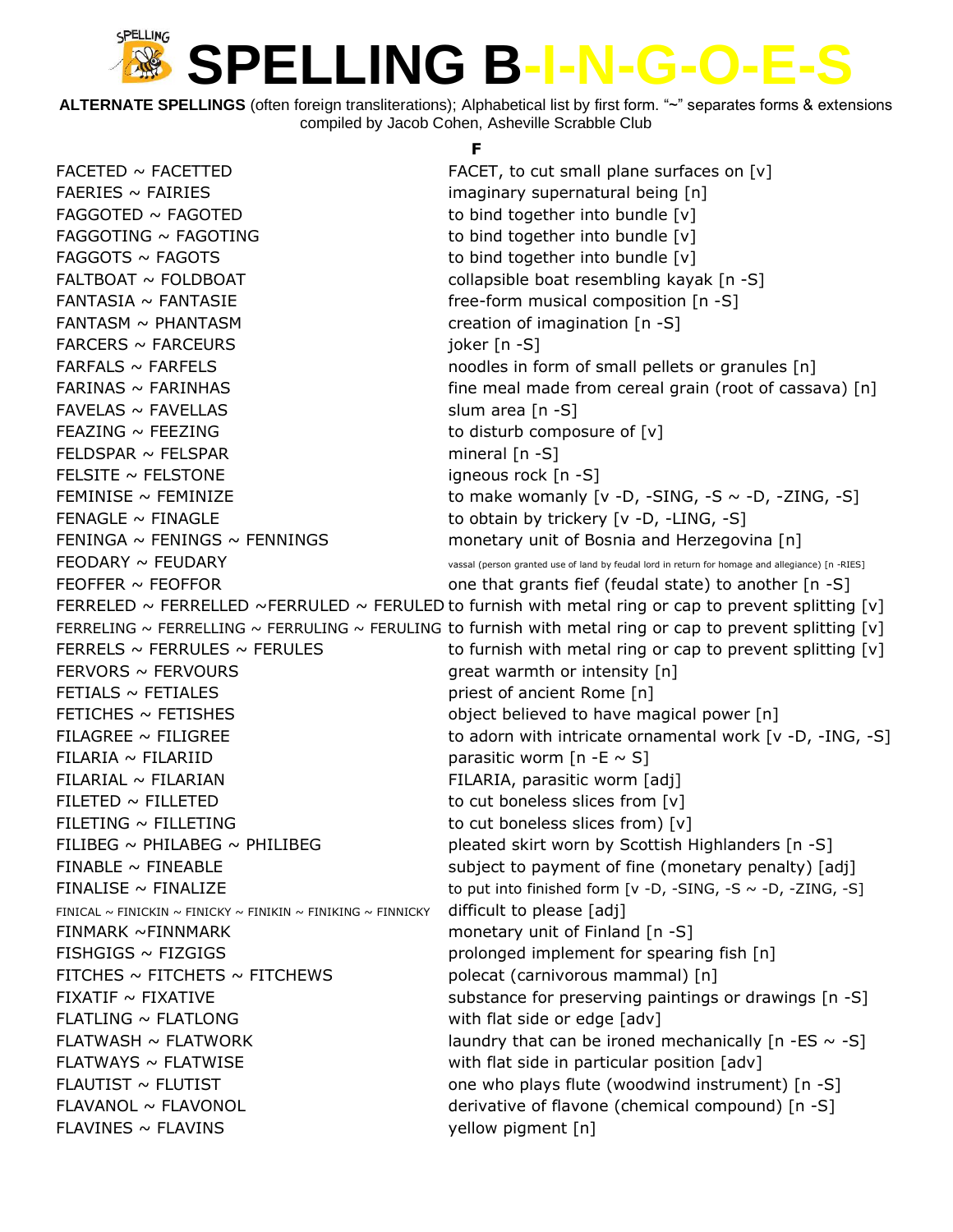**ALTERNATE SPELLINGS** (often foreign transliterations); Alphabetical list by first form. "~" separates forms & extensions compiled by Jacob Cohen, Asheville Scrabble Club

 $FLAVORY \sim FLAVOURY$  full of flavor (distinctive taste) [adj]  $FLECTION \sim FLEXION$  act of bending  $[n -S]$ FLEDGED  $\sim$  FLETCHED to furnish with feathers  $[v]$ FLEDGES  $\sim$  FLETCHES to furnish with feathers  $[v]$ FLENCHED  $\sim$  FLENSED to strip blubber or skin from [v] FLENCHES  $\sim$  FLENSES to strip blubber or skin from [v]  $FLEXIBLE \sim FLEXILE$  and the state of being bent  $[adj]$ FLEXUOSE ~ FLEXUOUS winding [adj] FLICHTER  $\sim$  FLICKER  $\sim$  TLICKER to move waveringly [v -ED, -ING, -S] FLOATELS ~ FLOTELS **bouseboat used as hotel** [n] FLOOSIE ~ FLOOSY ~ FLOOZIE ~ FLOSSIE prostitute  $[n - S \sim -S IES \sim -S \sim -S]$  $FLORENCES \sim FLORINS$  former gold coin of Europe  $[n]$  $FLORETS \sim FLOWERETS$  small flower [n] FLUERIC ~ FLUIDIC branch of mechanical engineering [adj] FLUERICS ~ FLUIDICS branch of mechanical engineering [n] FLUNKEY ~ FLUNKIE servile follower [n -S] FLUORIN ~ FLUORINE GASES GASES GASES ARE GASES FLUORING TO THE GASES OF THE GASES OF THE GASES OF THE GASES OF THE GASES OF THE GASES OF THE GASES OF THE GASES OF THE GASES OF THE GASES OF THE GASES OF THE GASES OF THE GAS  $FOGEYDOM \sim FOGYDOM$  all fogies  $[n-S]$ FOGEYISH ~ FOGYISH contract the state of the fashioned person [adj] FOGEYISM ~ FOGYISM **black** old-fashioned behavior [n -S] FOOTIES  $\sim$  FOOTSIES  $\sim$  FOOTSIES flirting game played with feet [n] FOREWORN ~ FORWORN WORD worn out [adj] FORKFULS  $\sim$  FORKSFUL as much as fork will hold [n] FORRADER ~ FORWARDER further ahead [adv] FRACTUR  $\sim$  FRAKTUR style of type  $[n -S]$ FREEDOM  $\sim$  FREENESS state of being free [n -S  $\sim$  -ES] FRENULA  $\sim$  FRAENUMS  $\sim$  FRENUMS connecting fold of membrane [n] FRETFUL  $\sim$  FRETSOME inclined to fret (to worry) [adj] FRISETTE  $\sim$  FRIZETTE frizzed fringe of hair  $[n -S]$  $FRIZZED \sim FRIZZLED$  to frizz (to form into small, tight curls)  $[v]$ FRIZZES ~ FRIZZLES to frizz (to form into small, tight curls)  $[v]$ FROMENTY ~ FRUMENTY FURMENTY ~ FURMETY ~ FURMITY dish of wheat boiled in milk and sweetened with sugar [n -TIES]

FLAVORS  $\sim$  FLAVOURS to give flavor (distinctive taste) [n] FLUIDISE  $\sim$  FLUIDIZE  $\sim$  FLUIDIZE to cause to flow like fluid [v -D, -SING, -S  $\sim$  -D, -ZING, -S] FLUORID ~ FLUORIDE compound of fluorine (gaseous element) [n -S] FLUTEYER ~ FLUTIER THE resembling flute (woodwind instrument) in sound [adj]  $\mathsf{FOCALISE} \sim \mathsf{FOCALIZE}$  to focus (point at which rays converge or from which they diverge) [v -D, -SING, -S ~ -D, -ZING, -S]  $FOCUSED \sim FOCUSSED$  FOCUSSED FOCUS, to bring to focus (point at which rays converge or from which they diverge) [v]  $FOGBOWS \sim FOGDOGS$  nebulous arc of light sometimes seen in fog [n] FOLIOSE ~ FOLIOUS having leaves (usually green, flattened organ of vascular plants) [adj] FOLKMOOT  $\sim$  FOLKMOT  $\sim$  FOLKMOTE general assembly of people in early England [n -S] FONDUEING  $\sim$  FONDUING FONDUE, to cook in pot of melted cheese  $[v]$ FORZANDO  $\sim$  SFORZATO playing tone or chord with sudden force [n -S or -DI  $\sim$  -S] FRANCISE  $\sim$  FRANCIZE  $\sim$  FRANCIZE to force to adopt French customs and language [v -D, -SING, S  $\sim$  -D, -ZING, -S] FREEBEE ~ FREEBIE something given or received without change [n -S] FRIZERS  $\sim$  FRIZZERS  $\sim$  FRIZZERS  $\sim$  6.000 me that frizzes (to form into small, tight circles) [n]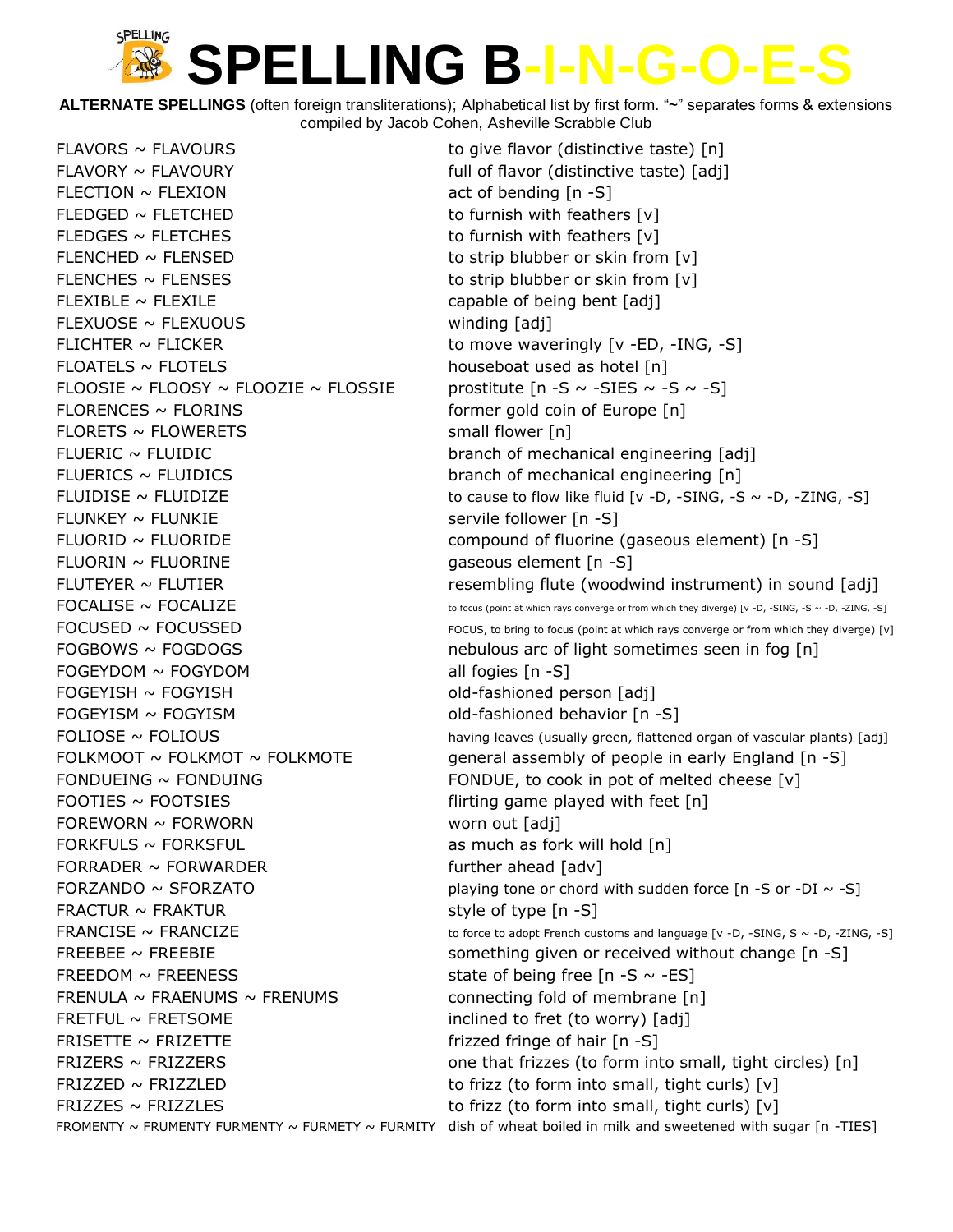**ALTERNATE SPELLINGS** (often foreign transliterations); Alphabetical list by first form. "~" separates forms & extensions compiled by Jacob Cohen, Asheville Scrabble Club

 $FRONDED \sim FRONDOSE$  FRONDED  $\sim$  FROND  $\sim$  FROND, type of leaf [adj] FROUZIER  $\sim$  FROWSIER  $\sim$  FROWZIER unkempt [adj]  $FUCHSIN \sim FUCHSINE$  red dye  $[n-S]$ FUEHRERS ~ FUHRERS **in the set of the set of the leader** (one that leads or guides) [n] FUELERS  $\sim$  FUELLERS  $\sim$  FUELLERS FUELING  $\sim$  FUELLING to provide with fuel (material used to produce energy)  $[v]$ FULFILLS  $\sim$  FULFILS to bring about accomplishment of [v]  $FULHAMS \sim FULLAMS$  is a set of the loaded die [n] FULLNESS  $\sim$  FULNESS  $\sim$  FULNESS state of being full (filled completely) [n -ES] FUSILEER  $\sim$  FUSILIER  $\sim$  solider armed with fusil (type of musket) [n -S] FUTHARC  $\sim$  FUTHARK  $\sim$  FUTHORC  $\sim$  FUTHORK ancient alphabet [n -S] **G**  $GABBARD \sim GABBART$  barge  $[n -S]$ GACHERS ~ GATCHERS **but all that gatches** (to behave boastfully) [n]  $GACHING \sim GATCHING$  to gatch (to behave boastfully)  $[v]$  $GADROON \sim GODROON$   $\sim$   $GODROON$  to decorate with bands of fluted or reeded molding [v -ED, -ING, -S]  $GAIETIES \sim GAYETIES$  festive activities  $[n]$  $GALANGA \sim GALANGAL$  medicinal plant  $[n -S]$ GALAVANT  $\sim$  GALIVANT to gad (to roam about restlessly) about  $\lceil v \cdot \text{ED} \rceil$  -ING, -S]  $GALIOTS \sim GALLIOTS$  small galley (long, low medieval ship)  $[n]$ GALLEASS  $\sim$  GALLIASS  $\sim$  in the large war galley (long, low medieval ship) [n -ES]  $GALLNUT \sim NUTGALL$  abnormal swelling of plant tissue  $[n -S]$ GALLOOTS ~ GALOOTS awkward or uncouth person [n]  $GALOSHE \sim GOLOSHE$  overshoe  $[n-S]$  $GALYACS \sim GALYAKS$  fur made from lambskin  $[n]$ GAMBADE  $\sim$  GAMBADO leap made by horse  $[n - S] \sim [n - ES, -S]$  $GAMBIAS \sim GAMBIERS \sim GAMBIRS$  gambler [n]  $GAOLBIRD \sim JAILBIRD$  example are prisoner (one that is imprisoned)  $[n-S]$  $GAOLERS \sim JAILERS \sim JAILORS$  keeper of jail (place of confinement) [n] GARBAGEY ~ GARBAGY GARBAGE, food waste [adj] GAROTED  $\sim$  GAROTTED  $\sim$  GARROTED  $\sim$  GARROTTED to execute by strangling [v] GAROTES  $\sim$  GAROTTES  $\sim$  GARROTES  $\sim$  GARROTTES to execute by strangling [v] GASALIER  $\sim$  GASELIER  $\sim$  GASOLIER gaslight chandeliers [n -S] GASOGENE  $\sim$  GAZOGENE apparatus for carbonating liquids [n -S] GASOLENE  $\sim$  GASOLINE  $\sim$  10 GASOLINE liquid fuel (material used to produce energy) [n -S]  $GASTRAEA \sim GASTREA$  type of metazoan (any of major division of multicellular animals) [n -S]  $GAVELED \sim GAVELED$  GAVELLED GAVEL, to signal for attention or order by use of gavel (small mallet) [v]  $GAVELING \sim GAVELLING$  GAVEL GAVEL GAVEL, to signal for attention or order by use of gavel (small mallet) [v] GELATIN ~ GELATINE glutinous substance [n -S]  $GEMSBOK \sim GEMSBUCK$  large antelope  $[n -S]$  $GENIPAP \sim GENIPAPO$  tropical tree [n -S] GENSENG ~ GINSENG perennial herb [n -S]  $GEODUCKS \sim GWEDUCS \sim GWEDUCKS$  large, edible clam [n]  $GERBILS \sim GERBILLES$  burrowing rodent  $[n]$ GETABLE ~ GETTABLE GET GET, obtain or acquire [adj] GHERAOES  $\sim$  GHERAOS GHERAO, to coerce by physical means [v]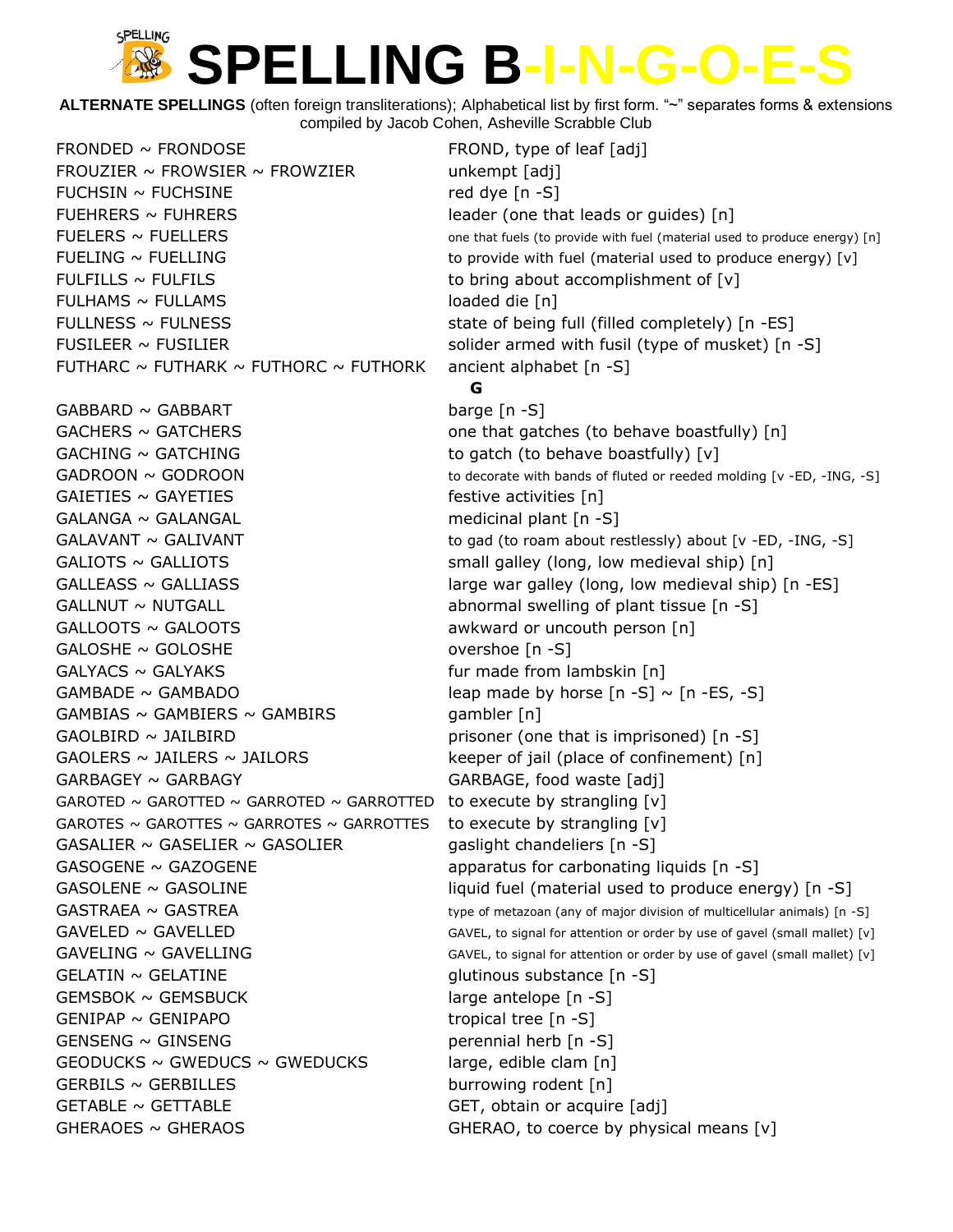**ALTERNATE SPELLINGS** (often foreign transliterations); Alphabetical list by first form. "~" separates forms & extensions compiled by Jacob Cohen, Asheville Scrabble Club

 $GHILLIES \sim GILLIES$  type of shoe  $[n]$  $GIDDYAP \sim GIDDYUP$  giddap, used as command to horse to go faster [interj] GINGALLS  $\sim$  GINGALS  $\sim$  JINGALLS  $\sim$  JINGALS heavy musket [n] GINGELEY ~ GINGELY ~ GINGELI ~ GINGELLI ~ GINGELLY ~ GINGILI ~ GINGILLI Sesame seed or its oil  $[n-S \sim -LIES \sim -S \sim -S \sim -LIES \sim -S \sim -S]$ GINGKOES ~ GINGKOS ~ GINKGOES ~ GINKGOS ~ JINGKOES ornamental tree  $\lceil n \rceil$  $GIPPERS \sim GYPPERS$  one that gips (to swindle (to take money or property from by fraudulent means) [n]  $GIRASOL \sim GIRASOLE \sim GIROSOL$  variety of opal  $[n -S]$ GIRSHES  $\sim$  GURSHES  $\sim$  QURSHES  $\sim$  QURUSHES monetary unit of Saudi Arabia [n]  $GLAIKET \sim GLAIKIT$  foolish [adj]  $GLAZERS \sim GLAZIERS$  one that glazes (to fit windows with glass panes) [n]  $GLIADIN \sim GLIADINE$  simple protein [n -S]  $G$ LOAMING ~  $G$ LOOMING  $\sim$  twilight  $[n - S]$  $GOETHITE \sim GOTHITE$  ore of iron  $[n-S]$  $GOGLETS \sim GUGLETS \sim GURGLETS$  long-necked jar [n]  $GOLD:ORN \sim GOLD:URN$  expression of anger [n -S]  $GOLLIWOG \sim GOLLYWOG$  grotesque doll  $[n-S]$  $GOMERAL \sim GOMEREL \sim GOMERIL$  fool  $[n-S]$  $GONADAL \sim GONADIAL$  GONADIAL GONAD, sex gland [adj]  $GONFALON \sim GONFANON$  banner  $[n -S]$  $GONIFFS \sim GONOPHS$  thief (one that steals (to take without right or permission)) [n]  $GORITHM \sim GOURMAND$  one who loves to eat  $[n -S]$  $GRADINES \sim GRADINS$  one of series of steps  $[n]$ GRAECIZE  $\sim$  GRECIZE to provide with Greek style [v -D, -SING, -S  $\sim$  -D, -ZING, -S] GRAMARY  $\sim$  GRAMARYE occult earning  $\sim$  magic [n -RIES  $\sim$  -S]  $GRANDAD \sim GRANDDAD$  grandfather  $[n -S]$  $GRANDAM \sim GRANDAME \sim GRANDDAM$  grandmother [n -S]  $GRAPLIN \sim GRAPLINE$  type of anchor  $[n -S]$  $GRAVELED \sim GRAVELLED$  GRAVEL GRAVEL, to pave with gravel (mixture of rick fragments) [v]  $GRAVLAKS \sim GRAVLAX$  cured salmon [n]  $GRAYISH \sim GREFISH$  somewhat gray (color between white and black) [adj]  $GRAYLAG \sim GREYLAG$  wild goose  $[n -S]$  $GRAYNESS \sim GREYNESS$  state of being gray (color between white and black) [n -ES]  $GREWSOME \sim GRUESONE$  repugnant [adj -R, -ST] GRIFFIN  $\sim$  GRIFFON  $\sim$  GRYPHON mythological creature [n -S]  $GROMMET \sim GRUMMET$  to fasten with reinforcing ring of material [v -ED, -ING, -S] GRUDGED  $\sim$  GRUTCHED to be unwilling to give or admit  $[v]$ GRUDGES  $\sim$  GRUTCHES to be unwilling to give or admit  $[v]$  $GRUELED \sim GRUELLED$  GRUEL GRUEL, to disable by hard work  $[v]$  $GRUMPHIE \sim GRUMPHY$  pig  $[n -PHIES]$ GUAIACUM ~ GUAIOCUM medicinal resin [n -S]  $GUANINES \sim GUANINS$  chemical compound  $[n]$  $GUARACLE \sim HUARACHE$   $\qquad \qquad$  flat-heeled sandal [n -S]  $GUGGLED \sim GURGLED$  to flow with bubbling sounds  $[v]$  $GUGGLES \sim GURGLES$  to flow with bubbling sounds  $[v]$  $GULLABLE \sim GULLIBLE$  easily deceived [adj] GYNAECEA ~ GYNAECIA ~ GYNECIA ~ GYNOECIA GYNECIUM, pistil of flower  $\lceil n \rceil$ **H**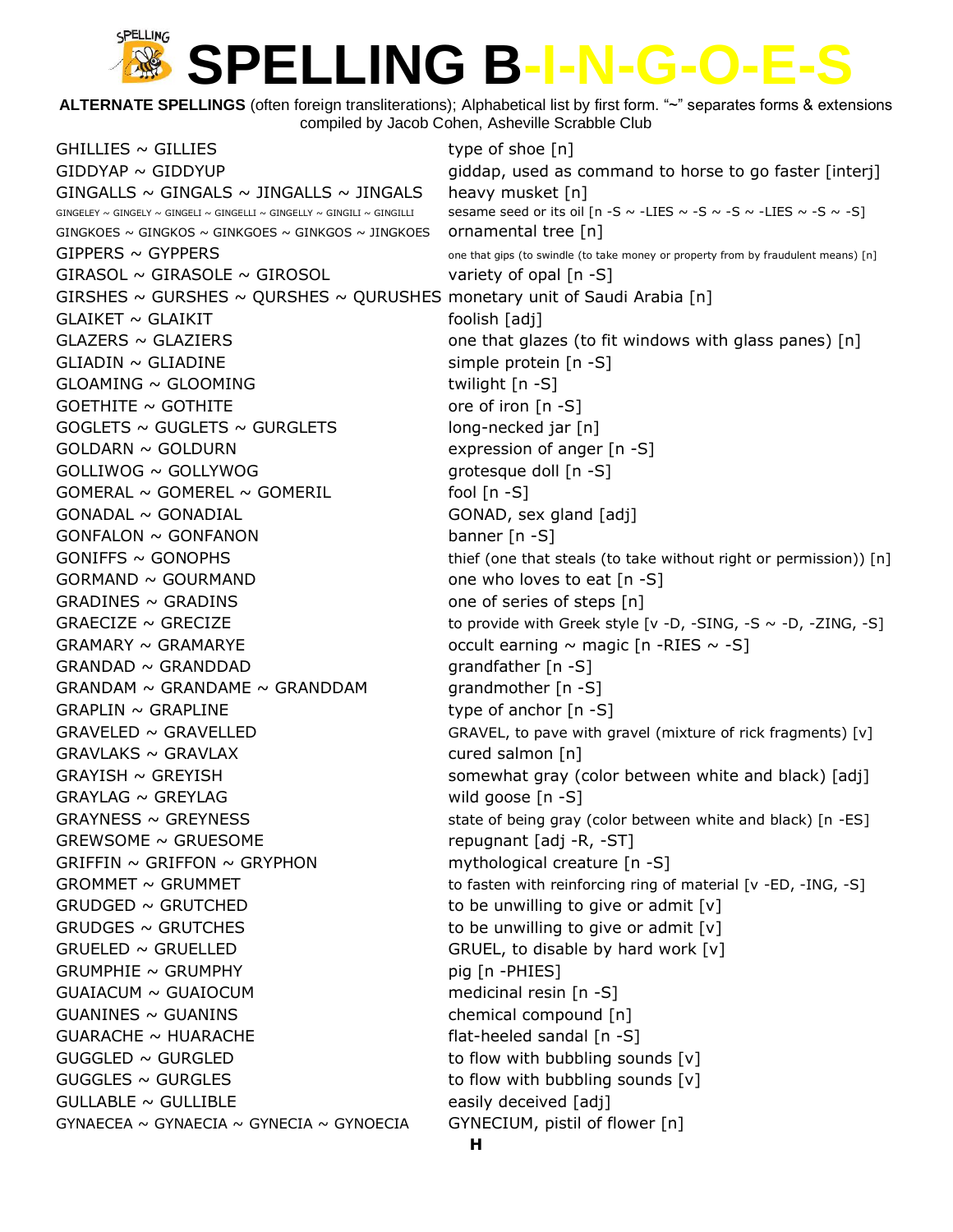**ALTERNATE SPELLINGS** (often foreign transliterations); Alphabetical list by first form. "~" separates forms & extensions compiled by Jacob Cohen, Asheville Scrabble Club

 $HABDALAH \sim HAVDALAH$   $Jewish$  ceremony  $[n -S]$  $HACKBUTS \sim HAGBUTS$  type of gun  $[n]$ HAEMATIC ~ HEMATIC medicine for blood disease [n -S] HAEMATIN  $\sim$  HEMATIN  $\sim$  HEMATINE heme (component of hemoglobin) [n -S] HAFFETS ~ HAFFITS cheekbone and temple [n]  $HAFTARA \sim HAFTARAH \sim HAFTORAH \sim HAPHTARA$  biblical selection [n -S or -ROT or -ROTH ~ -S or -ROT or -ROTH ~ -RAS or -ROT or -ROTH ~ -S, -ROT, -ROTH HAIMISH ~ HEIMISH homey [adj]  $HALAKIC \sim HALAKHIC$  is a set of Talmud [adj] HALALAHS ~ HALALAS Saudi Arabian coin [n] HALAVAHS ~ HALVAHS TURKISH CONFECTION TURKISH CONFECTION [n] HALBERD ~ HALBERT **axlike weapon of 15<sup>th</sup> and 16<sup>th</sup> centuries [n -S]**  $HALIBUT \sim HOLIBUT$   $\sim$  HOLIBUT  $HALIDOM \sim HALIDOME$  something holy  $[n -S]$ HALLIARD  $\sim$  HALYARD  $\sim$  HAULYARD line used to hoist sail [n -S] HALLOAS ~ HALLOOS ~ HOLLOAS ~ HOLLOOS ~ HULLOAS ~ HULLOOS to shout  $[v]$ 

HAMADAS ~ HAMMADAS desert plateau of bedrock [n]  $HAMMALS \sim HAMAULS$   $\qquad \qquad$  porter in eastern countries [n]  $HANDFULS \sim HANDSFUL$  as much as hand can hold  $[n]$  $HANDSELS \sim HANSELS$  to give gift to  $[v]$  $HARBORS \sim HARBOURS$  to shelter  $[v]$  $HARKENS \sim HEARKENS$  to listen to [v] HARMINES ~ HARMINS alkaloid used as stimulant [n] HARSLETS ~ HASLETS edible viscera of animal [n] HASHEESH ~ HASHISH mild narcotic [n -ES]  $HATABLE \sim HATEABLE$  meriting hatred [adj]  $HATFULS \sim HATSFUL$  as much as hat can hold  $[n]$ HAUTBOIS ~ HAUTBOYS oboe [n] HAWKEYS ~ HAWKIES example a metal white-faced cow [n]  $HECTARE \sim HEKTARE$  unit of area  $[n-S]$  $HEGIRAS \sim HEJIRAS \sim HIJRAHS$  exodus [n] HEGUMEN ~ HEGUMENE head of monastery [n -S]  $HEIGHTS \sim HEIGHTHS \sim HIGHTHS$  highest point [n] HELPMATE ~ HELPMEET helpful companion [n -S] HENEQUEN  $\sim$  HENEQUIN  $\sim$  HENIQUEN fiber used to make ropes [n -S]  $HETAERA \sim HETAIRA$  concubine  $[n -S$  or  $-E \sim -S$  or  $-AI$ ] HEYDAYS ~ HEYDEYS extended that the period of one's greatest success [n]  $HOACTZINS \sim HOATZINS$  tropical bird [n]  $HOCUSED \sim HOCUSSED$  HOCUSSED HOCUS, to deceive or cheat  $[v]$  $HODDENS \sim HODDINS$  coarse cloth  $[n]$ 

 $HALACHA \sim HALAKAH \sim HALAKHA \sim HALAKHAH$   $\sim$  HALAKHAH legal part of Talmud [n -S or -HOT or -HOTH ~ -S or -KOTH ~ -S or -KHOT ~ -S or -HOTH or -HOTI HALLOED ~ HALLOAED ~ HALLOOED ~ HOLLOED ~ HOLLOAED ~ HOLLOOED ~ HULLOAED ~ HULLOOED to should  $[{\bf v}]$  $HANSELED \sim HANSELED$  HANSEL, to handsel (to give gift to) [v]  $HAPTENES \sim HAPTENS$  substance similar to antigen (substance that stimulates production of antibodies) [n]  $HARRUMPH \sim HARUMPH$  to make guttural sound [v -ED, -ING, -S] HERETRIX ~ HERITRIX **that in the interior (one that inherits)** [n -ES or -ICES] HIJACKS  $\sim$  HIGHJACKS  $\sim$  to seize vehicle while in transit [v -ED, -ING, -S]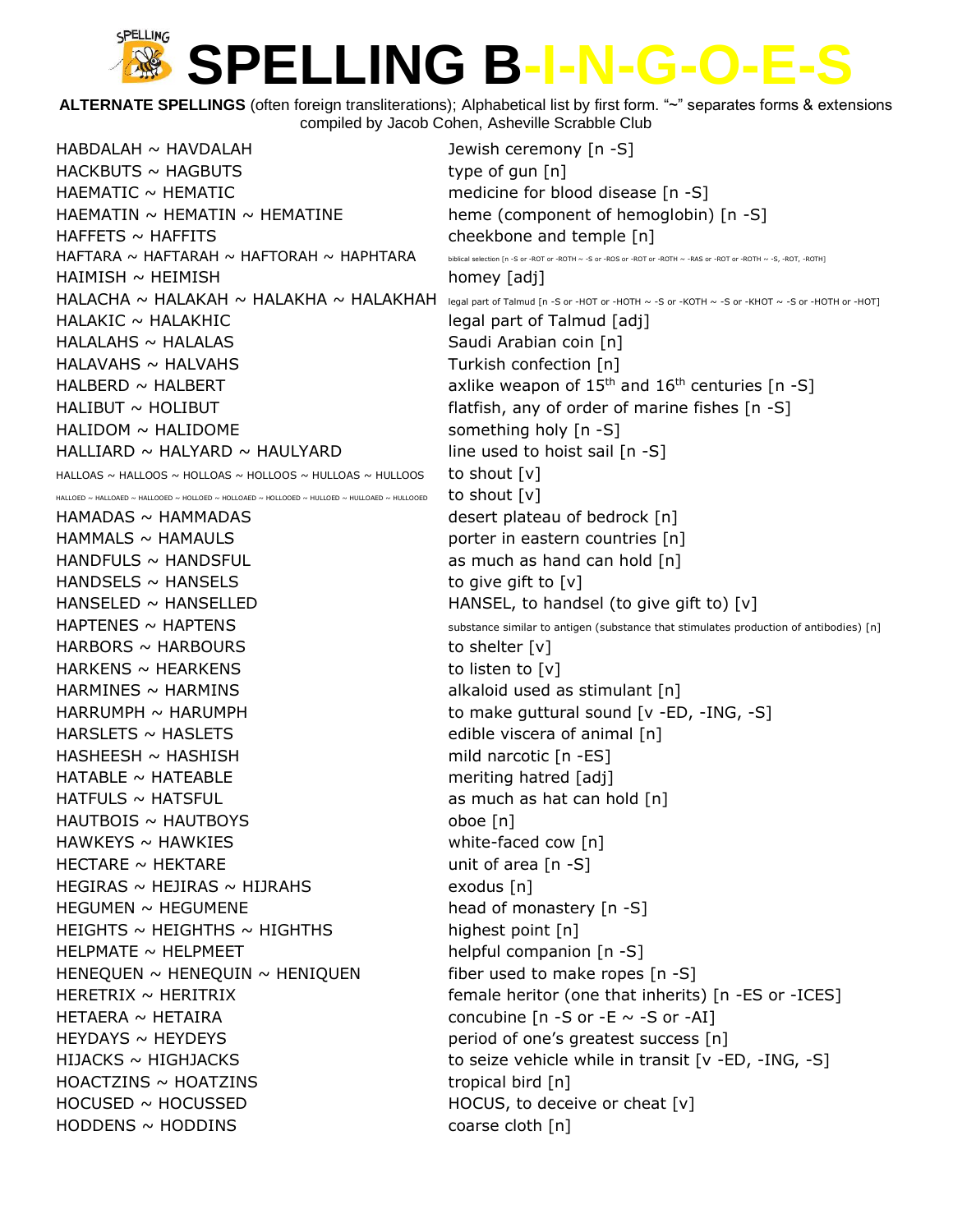**ALTERNATE SPELLINGS** (often foreign transliterations); Alphabetical list by first form. "~" separates forms & extensions compiled by Jacob Cohen, Asheville Scrabble Club

HOGMANAY ~ HOGMANE ~ HOGMENAY Scottish celebration  $[n - S \sim -S \sim -S]$  $H OIDENED \sim H OYDENED$  to act like tomboy  $[v]$  $H OIDENS \sim H OYDENS$  to act like tomboy  $[v]$  $HOMMOSES \sim HUMMUSES$  paste of pureed chickpeas and tahini [n]  $HONORER \sim HONOURER$  one that honors (to respect) [n]  $HOOCHES \sim HOOTCHES$  cheap whiskey  $[n]$ HOOPOES ~ HOOPOOS European bird [n] HOORAHED  $\sim$  HOORAYED  $\sim$  HURRAHED  $\sim$  HURRAYED to cheer (to applaud with shots of approval) HOOSEGOW ~ HOOSGOW inil [n -S] HOSTLERS ~ OSTLERS **person who tends horses or mules [n]**  $HOUDAHS \sim HOWDAHS$  seat on elephant or camel for riders [n] HRYVNAS  $\sim$  HRYVNIAS  $\sim$  HRYVNYAS monetary unit of Ukraine [n] HUMMUSES ~ HUMOUSES **basis** paste of pureed chickpeas and tahini [n] HYALINS ~ HYALINES transparent substance [n] HYDRIDES ~ HYDRIDS chemical compound [n] HYENINE ~ HYENOID **HYENA**, wolflike mammal [adj]  $HYGEIST \sim HYGEIST$  expert in hygiene (science of health) [n -S]  $HYPONEA \sim HYPONOIA$  dulled mental activity  $[n -S]$ IDEALOGY ~ IDEOLOGY systematic body of ideas [n -GIES] IDOLATER  $\sim$  IDOLATOR one that worships idols  $[n -S]$ IDOLATRY  $\sim$  IDOLISM worship of idols [n -TRIES  $\sim$  -S] IDOLISER  $\sim$  IDOLIZER one that worships idols  $[n -S]$  $IGNITER \sim IGNITOR$  one that ignites (to set in fire)  $[n-S]$ IMPELLER  $\sim$  IMPELLOR one that impels (to force into action)  $\lceil n - S \rceil$  $IMPRESA \sim IMPRESE$  type of emblem  $[n -S]$  $INDAMIN \sim INDAMINE$  chemical compound  $[n]$ INDIGEN  $\sim$  INDIGENE native (original inhabitant of area) [n -S]  $IDULIN \sim INDULINE$  blue dye  $[n -S]$ 

HOORAHS  $\sim$  HOORAYS  $\sim$  HURRAHS  $\sim$  HURRAYS to cheer (to applaud with shots of approval) HOSTELED ~ HOSTELLED HOSTEL, to stay at inns overnight while traveling [v]  $H$ OVELED ~ HOVELLED HOVEL, to live in small miserable dwelling  $[v]$  $HUBRISES \sim HYBRISES$  arrogance (quality of being arrogant (overly convinces of one's own worth or importance) [n] HUMANISE  $\sim$  HUMANIZE to make human [v -D, -SING, -S  $\sim$  -D, -ZING, -S] HYDROPS  $\sim$  HYDROPSY  $\sim$   $\sim$  -SIES] **I** IDEALISE  $\sim$  IDEALIZE to regard as perfect [v -D, -SING, -S  $\sim$  -D, -ZING, -S] IDOLISE  $\sim$  IDOLIZE to worship  $\lceil v \cdot D \rceil$  -SING, -S  $\sim$  -D, -ZING, -S] IDYLIST ~ IDYLLIST **FOULLIST** TO THE MOVIES OF THE MOVIES OF THE MOVIES OF THE MOVIES OF THE STEET OF THE STEET OF THE MOVIES OF THE STEET OF THE STEET OF THE STEET OF THE STEET OF THE STEET OF THE STEET OF THE STEET OF TH IMMUNISE  $\sim$  IMMUNIZE to protect from disease [v -D, -SING, -S  $\sim$  -D, -ZING, -S] IMPACTER  $\sim$  IMPACTOR one that impacts (to pack firmly together) [n -S] IMPOSTER  $\sim$  IMPOSTOR one that poses as another for deceptive purposes [n -S] INDENTER  $\sim$  INDENTOR one that indents (to cut or tear irregularly) [n -S] INDICTER  $\sim$  INDICTOR one that indicts (to charge with crime) [n -S] INFECTER  $\sim$  INFECTOR  $\sim$  000 that infects (to contaminate with disease producing germs [n -S] INFLATER  $\sim$  INFLATOR  $\sim$  10.5] INITIALED ~ INITIALLED **INITIAL**, to mark with first letters of one's name [v]